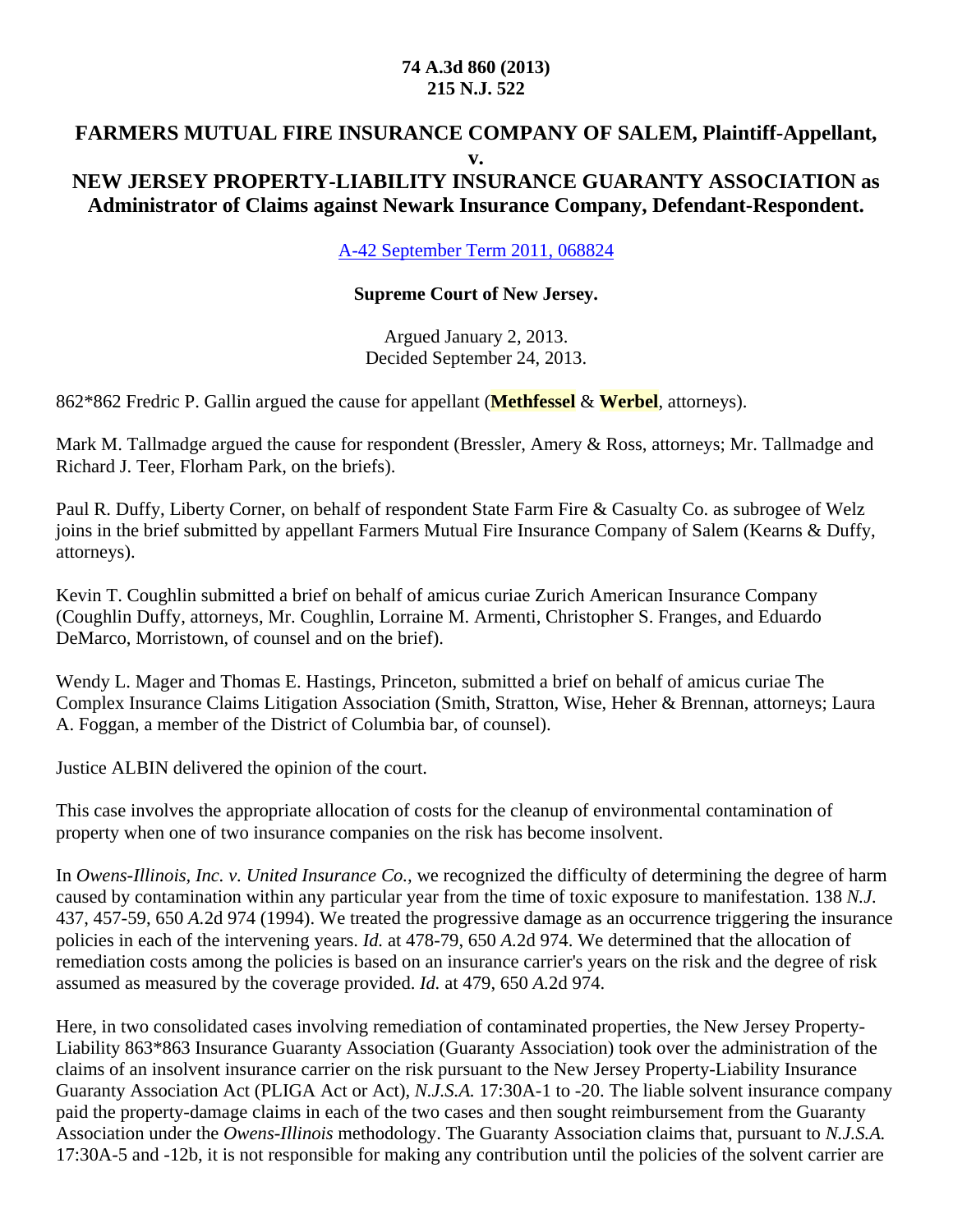fully exhausted. The solvent carrier contends that the Guaranty Association must pay the share of the insolvent carrier in accordance with the *Owens-Illinois* allocation scheme. It contends that its position is consistent with the PLIGA Act.

The trial court agreed that the Guaranty Association is subject to the *Owens-Illinois* allocation methodology. The Appellate Division reversed, finding that *N.J.S.A.* 17:30A-5 expressly carves out an exception to *Owens-Illinois* and requires exhaustion of the solvent carrier's policies before the Guaranty Association's reimbursement commitments are triggered.

We affirm. The *Owens-Illinois* methodology is a product of this Court's equitable powers to advance public policy within the realm of the common law. The purpose of the methodology is to make insurance coverage available, to the maximum extent possible, to redress such matters as toxic contamination of property. However, the Legislature has designated the Guaranty Association as an insurer of last resort when substituting for an insolvent carrier. *N.J.S.A.* 17:30A-5 and -12b specifically exempt the Guaranty Association from the *Owens-Illinois* allocation scheme until all solvent insurance companies' policy limits are exhausted. That statute also embodies an important public policy. The common law must bow when in conflict with a legislative scheme. A statute does not stand in an inferior status to the common law. Rather, a statute must be honored unless constitutionally infirm. Therefore, in accordance with the statutory scheme, the Guaranty Association is not responsible for reimbursement payments unless the solvent carrier's policy limits are first exhausted.

## **I.**

#### **A.**

For three successive one-year periods, from August 29, 1999 to August 29, 2002, Newark Insurance Company (Newark), a subsidiary of Eagle Insurance Company, issued a homeowner's insurance policy covering the residential property of Edward and Carolyn O'Brien. Each policy provided coverage for damage to property, including damage caused by environmental contamination, to a maximum limit of \$300,000. From August 29, 2002 to August 29, 2003, Farmers Mutual Fire Insurance Company of Salem (Farmers Mutual) insured the O'Brien property for damage to the maximum limit of \$500,000. On March 19, 2003, soil and groundwater contamination caused by a fuel oil leak from an underground storage tank was discovered on the O'Brien property. At that point, Farmers Mutual was less than seven months on the risk. No one disputes that the environmental contamination on the property began during the periods insured by Newark and continued through the period insured by Farmers Mutual. Farmers Mutual paid all remediation costs — \$112,165.13 stemming from the contamination of the O'Brien property.

### **864\*864 B.**

For four successive one-year periods, from December 13, 1998 to December 13, 2002, Newark issued insurance policies covering the property of Ramnath and Ashmin Sookoo. Each policy provided property damage coverage up to a maximum of \$300,000. Farmers Mutual insured the Sookoos for property damage up to a maximum limit of \$500,000 from December 13, 2002 to December 13, 2003. On August 19, 2003, soil and groundwater contamination caused by a fuel oil leak from an underground storage tank was discovered on the Sookoo property. At that point, Farmers Mutual was eight months on the risk. No one disputes that the environmental contamination on the property began during the periods insured by Newark and continued through the period insured by Farmers Mutual. Farmers Mutual paid all remediation costs — \$25,958.39 stemming from the contamination of the Sookoo property.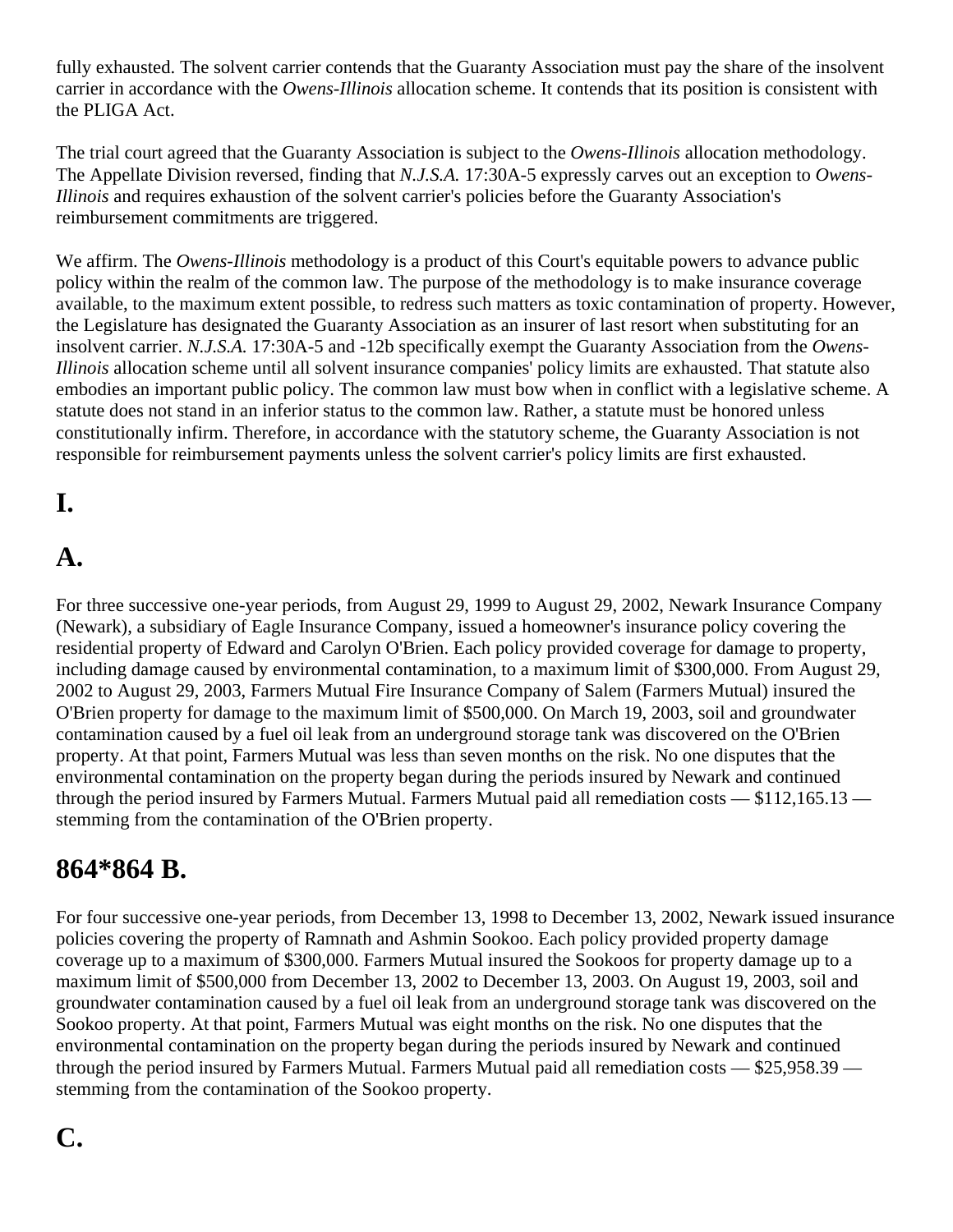In August 2007, the Chancery Division, Mercer County, declared Newark insolvent and entered an order liquidating the company. Afterwards, the Guaranty Association took over the administration of Newark's claims, pursuant to its statutory obligations under the PLIGA Act.

In February and March 2009, Farmers Mutual filed civil complaints in the Superior Court, Law Division, seeking reimbursement from the Guaranty Association for the remediation costs expended on the O'Brien and Sookoo properties. Farmers Mutual claimed that, in accordance with the allocation scheme adopted in *Owens-Illinois,* the Guaranty Association was responsible for Newark's share of liability for the periods Newark insured the O'Brien and Sookoo properties. In contrast, the Guaranty Association denied that it had any responsibility to reimburse Farmers Mutual for the remediation costs.

The Guaranty Association moved for summary judgment, arguing that, pursuant to the PLIGA Act, the insureds (the O'Briens and the Sookoos) are required to exhaust their claims through solvent insurance companies before applying to the Guaranty Association for statutory benefits. Because no material facts were in dispute, the trial court determined that, as a matter of law, Farmers Mutual — not the Guaranty Association — was entitled to judgment in its favor. The court rejected the Guaranty Association's exhaustion argument and found that, under the Spill Compensation and Control Act (Spill Act), *N.J.S.A.* 58:10-23.11, Farmers Mutual had a right to contribution from the Guaranty Association for the remediation costs. The court also determined that the allocation of the remediation costs between Farmers Mutual and the Guaranty Association would be calculated at a future proceeding.

Based on the trial court's ruling, Farmers Mutual and the Guaranty Association agreed to the entry of a consent order allocating eighty-one percent of remediation costs (\$90,854.24) for the O'Brien property to the Guaranty Association and eighty-four percent of remediation costs (\$21,859.69) for the Sookoo property to the Guaranty Association. This agreement was reached with the understanding that the Guaranty Association would challenge on appeal the trial court's finding that the Guaranty Association was responsible for remediation costs in the two cases.

## **II.**

The Appellate Division granted the Guaranty Association's motion to consolidate the O'Brien and Sookoo cases on appeal and, in an unpublished opinion, reversed the trial court. The Appellate 865\*865 Division concluded that a 2004 amendment to the PLIGA Act, *N.J.S.A.* 17:30A-5, "requires the exhaustion of all insurance benefits from solvent insurers on the risk before [the Guaranty Association], standing in the shoes of an insolvent insurer, must pay statutory benefits." The panel noted that Farmers Mutual and the Guaranty Association both agreed that the trial court erred in finding that the Spill Act superseded the PLIGA Act.

The panel reviewed the *Owens-Illinois* allocation methodology, which was reaffirmed in *Carter-Wallace, Inc. v. Admiral Insurance Co.,* 154 *N.J.* 312, 712 *A.*2d 1116 (1998). From our jurisprudence, the panel distilled the principle that all carriers on the risk bear coverage obligations for environmental contamination from the time of commencement until manifestation.

With this common-law principle in mind, the panel turned to the PLIGA Act, which created the Guaranty Association as "a mechanism to deal with the consequences of an insolvent insurer...." The panel submitted "that the PLIGA Act was not designed to require [the Guaranty Association] to assume all the obligations of an insolvent insurer...." It construed the 2004 amendment to the PLIGA Act as requiring that claimants exhaust all rights against solvent insurers before seeking statutory benefits from the Guaranty Association. According to the panel, only after a solvent insurer on the risk has exhausted its policy limits to cover the liability is the Guaranty Association "required to disburse statutory benefits to protect the insured." Because Farmers Mutual did not exhaust its policy limits in either the O'Brien or Sookoo case, Farmers Mutual could not seek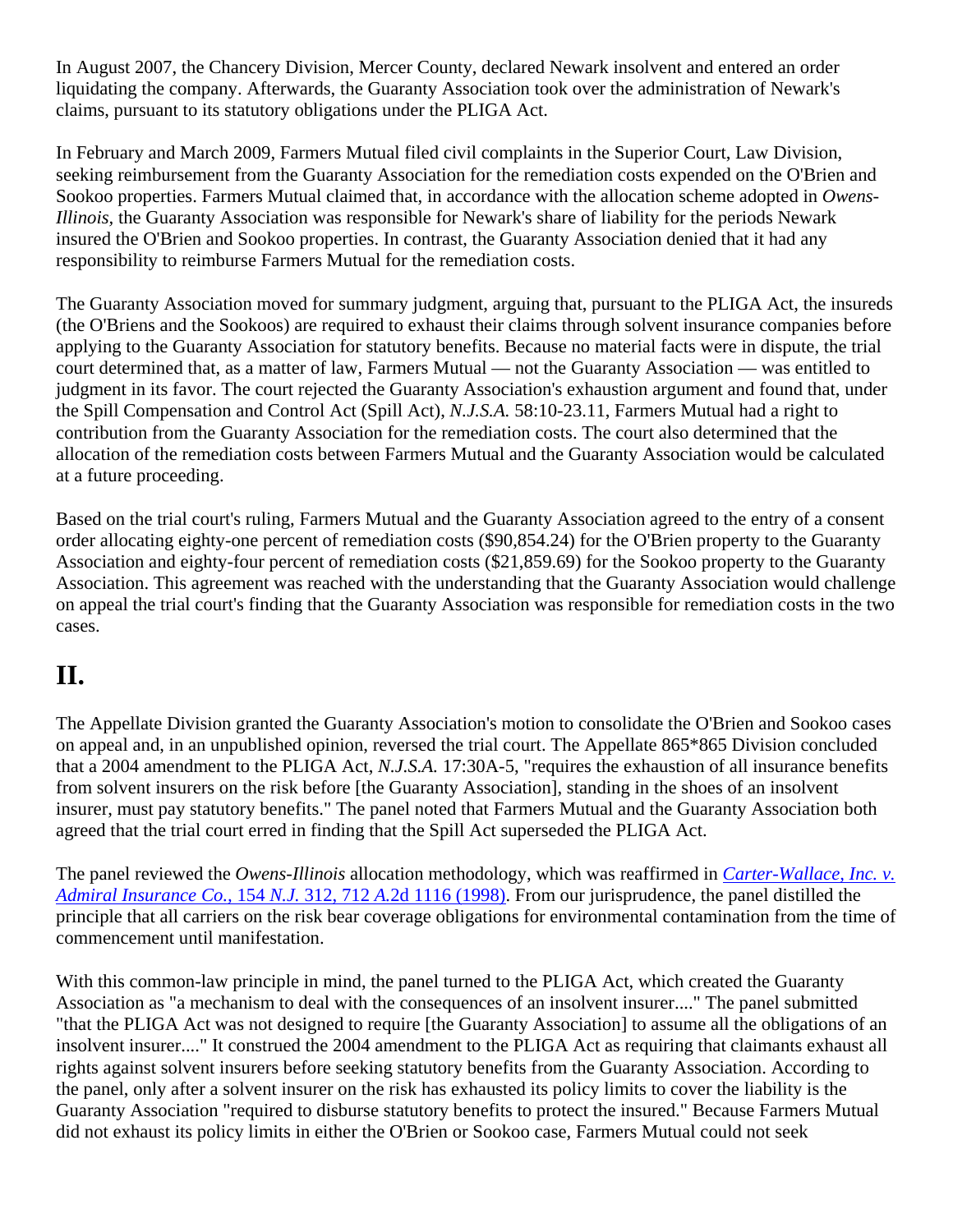contribution from the Guaranty Association for the remediation costs expended cleaning up the contaminated properties.

Last, the panel emphasized that the PLIGA Act is remedial legislation intended "to protect insureds not insurers" and that "the Legislature's determination that an allocation of statutory benefits to policy periods covered by an insolvent insurer shall not occur until the limits of the solvent insurer are exhausted" is entitled to deference. Accordingly, the panel reversed the trial court's order of summary judgment.<sup>[1]</sup>

This Court granted Farmers Mutual's petition for certification. 208 *N.J.* 600, 34 *A.*3d 781 (2011). We also granted the motions of The Complex Insurance Claims Litigation Association (CICLA) and Zurich American Insurance Company (Zurich) to participate as amici curiae.

### **III.**

# **A.**

Farmers Mutual argues that the Appellate Division in this case has effectively overruled the *Owens-Illinois* scheme by making solvent carriers "guarantors for the insolvent carrier." According to Farmers Mutual, if the Guaranty Association is not substituted for the insolvent Newark for purposes of the *Owens-Illinois* pro-rata allocation methodology, based on Newark's years on the risk and degree of risk assumed, then Farmers Mutual is compelled to cover one hundred percent of the risk for years not covered by the policies it issued. Farmers Mutual contends that "the solvent carrier's coverage [is not] applicable to any of the years insured by the insolvent carrier," citing 866\*866 *Spaulding Composites Co., Inc. v. Aetna Casualty & Surety Co.,* 176 *N.J.* 25, 42-45, 819 *A.*2d 410 (2003), *cert. denied,* 540 *U.S.* 1142, 124 *S.Ct.* 1061, 157 *L.Ed.*2d 953 (2004). It reasons, based on a reading of *Quincy Mutual Fire Insurance Co. v. Borough of Bellmawr,* 172 *N.J.* 409, 437, 799 *A.*2d 499 (2002), that its coverage liability is limited "to the several months it insured the [O'Brien and Sookoo properties] which, by stipulation is less than 20%." It maintains that the 2004 PLIGA amendment, *N.J.S.A.* 17:30A-5, should be construed in accordance with the allocation methodology set forth in *Owens-Illinois.*[2] Last, Farmers Mutual posits that a reading of the 2004 amendment that would alter the *Owens-Illinois* allocation scheme and overrule *Sayre v. Insurance Co. of North America,* 305 *N.J.Super.* 209, 701 *A.*2d 1311 (App.Div.1997) — on which it claims to have relied — would render the retroactive application of the amendment unconstitutional.<sup>[3]</sup>

Amicus curiae CICLA repeats many of the same arguments advanced by Farmers Mutual. CICLA argues that the Appellate Division, by ignoring "settled New Jersey law about allocation of long tail loss," failed "to hold [the Guaranty Association] responsible for its allocable share of the loss" and compelled Farmers Mutual to pay for a loss that did not occur during its policy period. The result, CICLA contends, is contrary to the contractual terms between Farmers Mutual and its insureds and to the "plain language" of the 2004 amendment to the PLIGA Act. In its view, the panel's reading of the amendment overthrows "well-entrenched New Jersey allocation law" and renders the law an "unconstitutional impairment of existing contract rights."

Amicus curiae Zurich takes the view that the 2004 amendment does not alter the *Owens-Illinois* formula because "the insured, and not its other insurers, remains responsible for periods where its insurer becomes insolvent." Thus, according to Zurich, although the PLIGA Act established a fund allowing an insured to recover at least a portion of a loss covered by an insolvent insurer, the Act does not control how losses are allocated between an insurer and its insured. From Zurich's standpoint, even if the Guaranty Association is correct that the 2004 amendment prevents an insured from recovering statutory benefits before the policies of the solvent insurers are exhausted, the insured bears the loss for the period the insolvent carrier was on the risk. In short, Zurich would place the insured on the hook and not remove "the insolvent period from the *Owens-Illinois* calculations."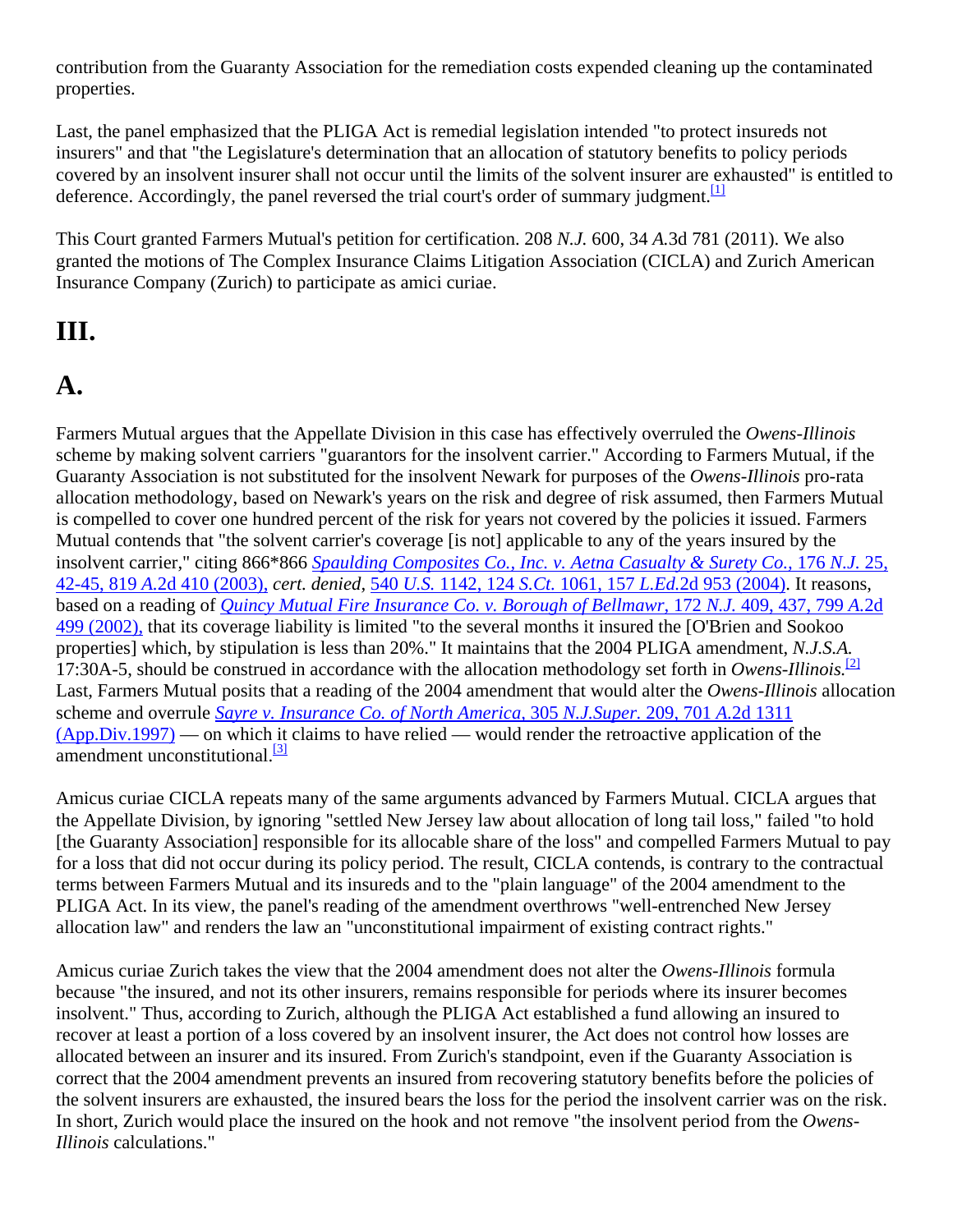# **B.**

The Guaranty Association contends that although the 2004 amendment to the 867\*867 PLIGA Act does not scuttle the *Owens-Illinois* allocation methodology, it does require that "the periods of insolvent coverage will be disregarded until such time as the solvent coverage is exhausted." The Guaranty Association maintains that, through the 2004 amendment, the Legislature intended "to modify the role of the Guaranty Association in the context of the *Owens-Illinois* allocation scheme" by effectively rendering the Association as "a payor of last resort." It submits that, in a long-tail environmental contamination case, the Guaranty Association is not compelled to pay statutory benefits until all solvent insurance coverage is exhausted.

The Guaranty Association notes that this Court did not expect its decision in *Owens-Illinois* to be the "`last word'" on the subject of allocation of loss in the area of "environmental liability insurance law," quoting *Owens-Illinois, supra,* 138 *N.J.* at 478, 650 *A.*2d 974. The Guaranty Association stresses that the Legislature is authorized to direct public policy and that the *Owens-Illinois* allocation methodology, devised by this Court through its common-law powers, is not "sacrosanct." It also posits that "this Court must assume that the Legislature was aware of the Court's decisions in *Owens-Illinois* and *Sayre* when it enacted the relevant statutory amendment[] [*N.J.S.A.* 17:30A-5] in 2004."

The Guaranty Association points out that under the PLIGA Act insureds remain protected because once solvent insurers' policies are exhausted, "the claimant may seek payment of statutory benefits from the Guaranty Association for amounts remaining unpaid, subject to the statutory cap." Moreover, according to the Guaranty Association, solvent carriers are not without a remedy for they "may seek recovery from the liquidator of an insolvent insurer for amounts which have been paid as a result of the insolvency." The Guaranty Association also notes that its resources are limited and must be conserved for the payment of covered claims.

The Guaranty Association rejects the argument that the 2004 amendment constitutes an unconstitutional ex post facto law. In its view, the amendment does not alter the insurance coverage provided by Farmers Mutual to its insureds — that is, Farmers Mutual does not have to pay claims falling outside of its policies or make payments beyond its policy limits. The Guaranty Association also emphasizes that Farmers Mutual could not consider the allocation scheme inviolable because it is "scientifically impossible" to determine when the environmental damage occurred and therefore no assumption can be made "that the allocation scheme accurately defines the damage that actually occurred in any particular time period."

## **IV.**

The material facts in the two appeals before us are not in dispute. The questions presented in Farmers Mutual's petition for certification involve solely issues of law.

In construing the meaning of a statute or our case law, our review is de novo, and therefore we owe no deference to the trial court's or Appellate Division's legal conclusions. *Murray v. Plainfield Rescue Squad,* 210 *N.J.* 581, 584, 46 *A.*3d 1262 (2012) (citing *Manalapan Realty, L.P. v. Twp. Comm.,* 140 *N.J.* 366, 378, 658 *A.*2d 1230 (1995) ("A trial court's interpretation of the law and the legal consequences that flow from established facts are not entitled to any special deference.")).

"Our paramount goal in interpreting a statute is to give effect to the 868\*868 Legislature's intent." *Wilson ex rel. Manzano v. City of Jersey City,* 209 *N.J.* 558, 572, 39 *A.*3d 177 (2012) (citation omitted). In doing so, we first look to "the statute's plain language, ascribing to the words used `their ordinary meaning and significance." *Murray, supra,* 210 *N.J.* at 592, 46 *A.*3d 1262 (quoting *DiProspero v. Penn,* 183 *N.J.* 477, 492, 874 *A.*2d 1039 (2005)). If the statutory language is clear and unambiguous, and reveals the Legislature's intent, we need look no further. *Ibid.* (citations omitted). Only when the meaning of a statute is not self-evident on its face — when it is subject to varying plausible interpretations, or the strict application of the words will lead to an absurd result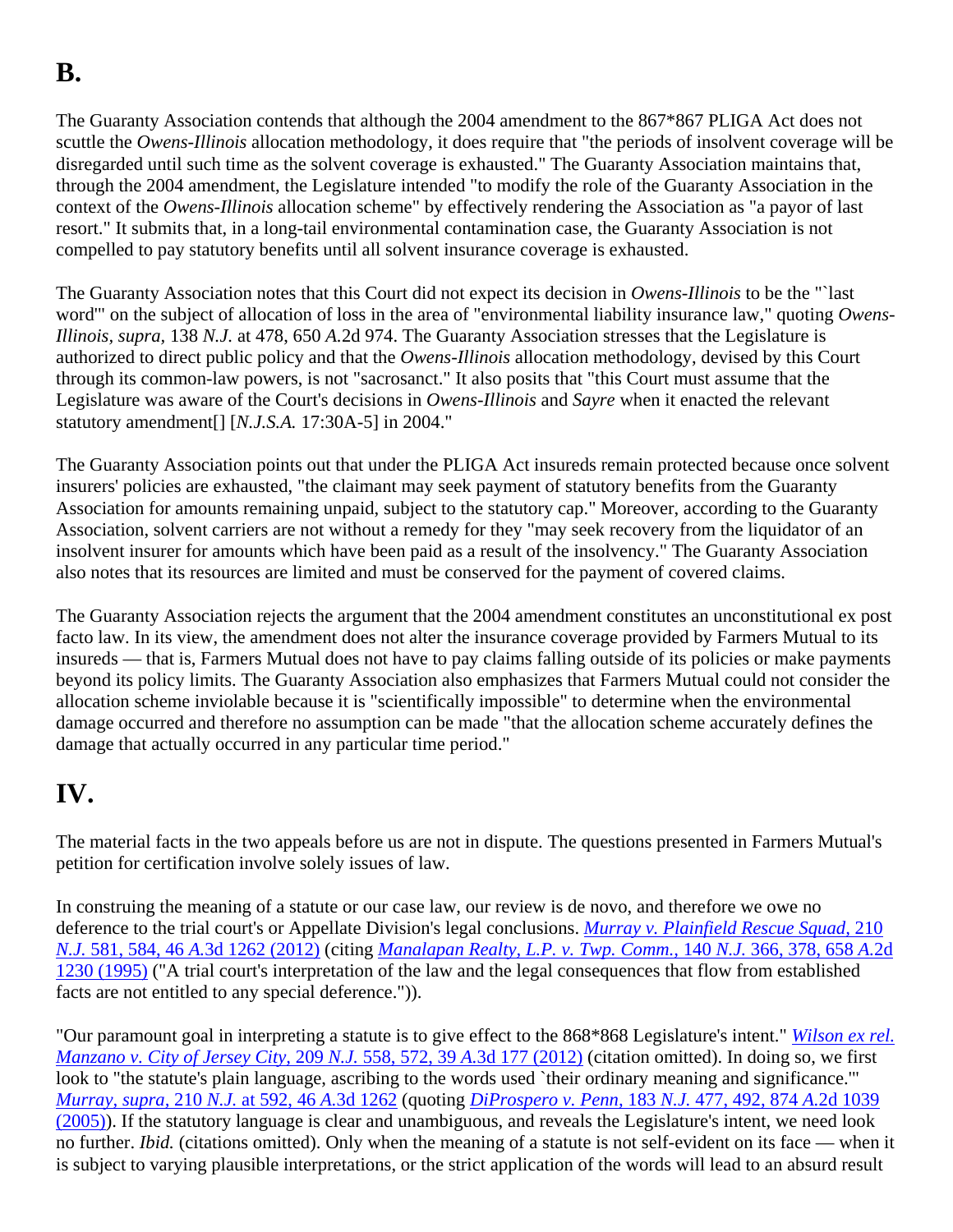or one at odds with public policy or "an overall statutory scheme" — do we turn to extrinsic sources, such as legislative history. *Id.* at 592, 46 *A.*3d 1262 (citing *DiProspero, supra,* 183 *N.J.* at 492-93, 874 *A.*2d 1039). Importantly, in carrying out our interpretive task, we "must be guided by the legislative objectives sought to be achieved by enacting the statute." *Wilson, supra,* 209 *N.J.* at 572, 39 *A.*3d 177 (citing *LaFage v. Jani,* 166 *N.J.* 412, 431, 766 *A.*2d 1066 (2001)).

This case largely turns on the impact of a 2004 PLIGA Act amendment on our common-law jurisprudence, which sets forth a methodology for allocating liability among insurance companies in long-tail environmental contamination matters. We thus begin with a brief review of *Owens-Illinois* and its progeny.

## **V.**

# **A.**

In the ordinary personal-injury or property-damage case, an "occurrence" is usually an event, fixed in time, that triggers coverage under an insurance policy. On the other hand, environmental contamination and toxic exposure cases, by their nature, occur over time, gradually or progressively causing personal injury or property damage that overlaps successive insurance policy periods. *See Owens-Illinois, supra,* 138 *N.J.* at 454-59, 650 *A.*2d 974; *Carter-Wallace, supra,* 154 *N.J.* at 321, 712 *A.*2d 1116. The inability of science to pinpoint the onset and to measure the extent of environmental injury or damage over a continuum in time required a paradigm different from the approach in the traditional property-damage case. *See Benjamin Moore, supra,* 179 *N.J.* at 90-91, 843 *A.*2d 1094.

In *Owens-Illinois, supra,* we adopted a methodology — known as the continuous-trigger doctrine — for allocating insurance liability among multiple insurers and insureds from the time a person or property is exposed to toxic contamination to manifestation of injury or damage. 138 *N.J.* at 478-79, 650 *A.*2d 974. Under this doctrine, injury or damage occurring during each phase of environmental contamination, from exposure to manifestation, is deemed an "occurrence" that triggers every insurance policy on the risk. *Id.* at 450-51, 650 *A.*2d 974 (citing *Uniroyal, Inc. v. Home Ins. Co.,* 707 *F.Supp.* 1368, 1387 (E.D.N.Y.1988)). In other words, "courts may reasonably treat the progressive injury or damage as an occurrence within each of the years of a CGL [comprehensive general liability insurance] policy." *Id.* at 478-79, 650 *A.*2d 974. In choosing this approach, we recognized that the common law must adapt to the particular circumstances of environmentaldamage-claim cases. *Id.* at 458-59, 650 *A.*2d 974.

Acknowledging that the standard comprehensive general liability policies implicated in *Owens-Illinois* did not answer the problem of allocation of remediation costs, we turned to a common-law solution. *Id.* at 459-67, 650 *A.*2d 974. We rejected a 869\*869 joint-and-several allocation in favor of a proration scheme, believing this approach would maximize the availability of insurance coverage in environmental contamination cases. *Id.* at 472-73, 478-79, 650 *A.*2d 974. This approach "allocate[s] the losses among the carriers on the basis of the extent of the risk assumed, i.e., proration on the basis of policy limits, multiplied by years of coverage." *Id.* at 475, 650 *A.*2d 974 (citation omitted). Thus, the measure of an insurance company's allocable share depends on both "the time on the risk and the degree of risk assumed." *Id.* at 479, 650 *A.*2d 974.

Last, we determined that a person or entity that is insured for some periods but chooses not to be insured for others is liable for those uninsured periods. *Ibid.*

### **B.**

In *Owens-Illinois,* we did "not attempt a universal resolution of all issues of coverage for gradual release of pollutants or toxins." *Id.* at 474, 650 *A.*2d 974. We also observed that we did "`not expect that this case will be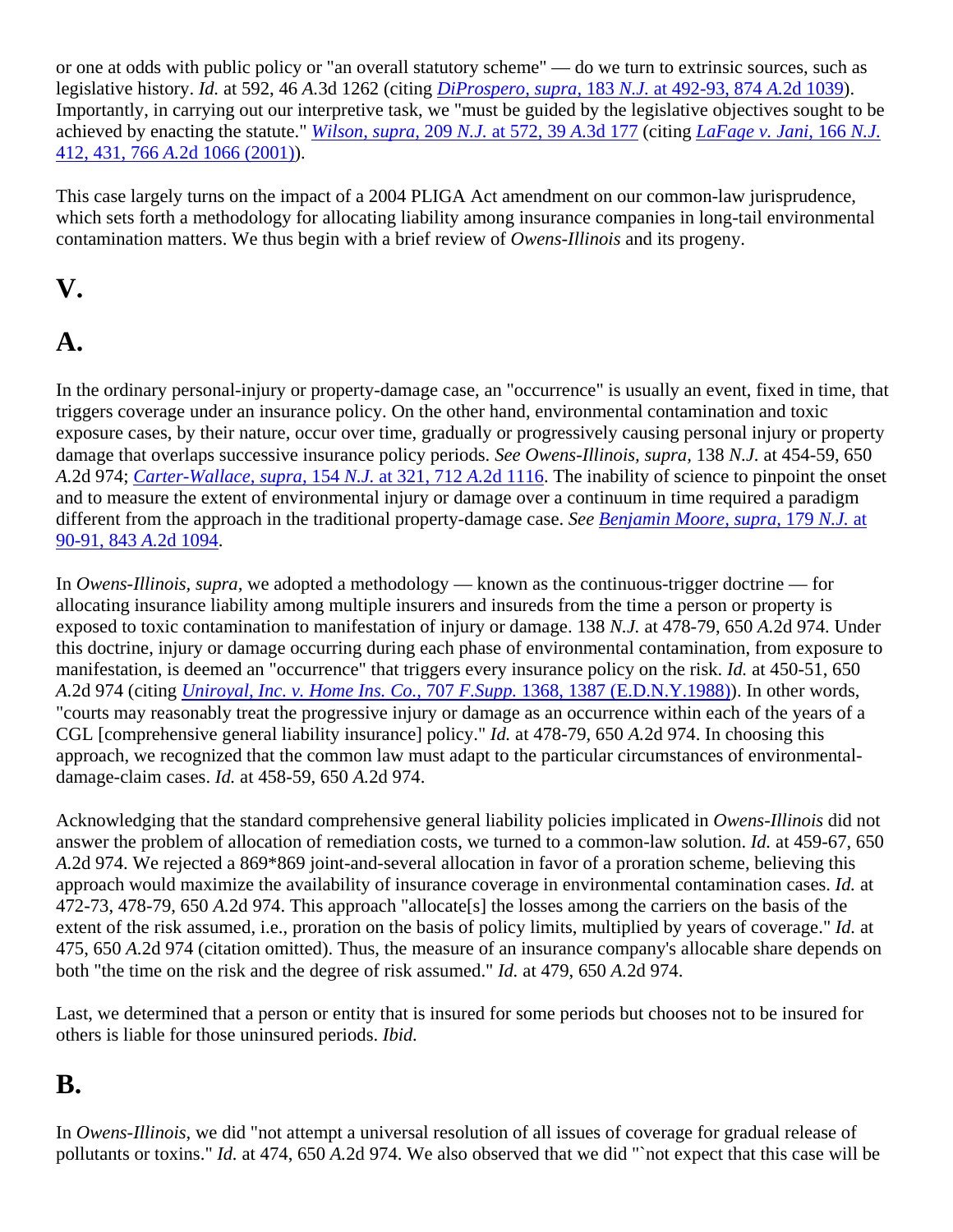the "last word"'" on the subject, noting that "`[e]nvironmental liability insurance law, like any other area of law, will have to develop over time and trial courts must be flexible in responding to new fact situations.'" *Id.* at 478, 650 *A.*2d 974 (quoting *N. States Power Co. v. Fid. & Cas. Co. of N.Y.,* 523 *N.W.*2d 657, 665 (Minn.1994)). In the years since, in case after case, we have consistently reaffirmed the principles animating *Owens-Illinois,* adapting them to new circumstances. *See Benjamin Moore, supra,* 179 *N.J.* at 91, 101, 843 *A.*2d 1094 (holding that deductibles in each triggered policy must be paid before insured can access insurance funds under *Owens-Illinois* allocation scheme); *Spaulding Composites, supra,* 176 *N.J.* at 28, 43-44, 819 *A.*2d 410 (holding that "non-cumulation" clauses in insurance policies are inconsistent with and unenforceable under *Owens-Illinois*'s continuous-trigger and pro-rata allocation doctrines); *Quincy Mut. Fire Ins. Co., supra,* 172 *N.J.* at 437, 799 *A.*2d 499 (holding that "*Owens-Illinois* allocation formula should reflect days rather than years on the risk when the underlying facts require that degree of precision in the allocation of liability"); *Carter-Wallace, supra,* 154 *N.J.* at 321, 325-28, 712 *A.*2d 1116 (holding that losses must be vertically allocated to triggered primary and excess policies under *Owens-Illinois* allocation scheme in "progressive environmental property damage" cases). In all of those cases, we adjusted and refined the common-law continuous-trigger and proration doctrines enunciated in *Owens-Illinois.*

# **C.**

The case most similar to the one before us is *Sayre, supra,* 305 *N.J.Super.* 209, 701 *A.*2d 1311, which addressed allocation of loss when one of several insurers becomes insolvent in a progressive environmental injury/damage case involving the continuous-trigger doctrine. More particularly, *Sayre* dealt with the intersection of *Owens-Illinois* and the New Jersey Surplus Lines Insurance Guaranty Fund Act (Guaranty Fund Act), *N.J.S.A.* 17:22- 6.70 to -6.83, which provides statutory benefits — not to exceed \$300,000, *N.J.S.A.* 17:22-6.74a(1) — to insureds whose carriers are insolvent.[4] *Sayre, supra,* 305 *N.J.Super.* at 211, 701 *A.*2d 1311.

870\*870 In that case, the plaintiffs were the successors-in-interest to a company whose former manufacturing plant was the site of environmental contamination and cleanup. *Id.* at 211-12, 701 *A.*2d 1311. Because of the contamination and remediation, claims were filed, and the plaintiffs sought recovery from insurance carriers under polices issued over an eleven-year period. *Id.* at 212, 701 *A.*2d 1311. The Commissioner of Insurance directed the Guaranty Fund to respond to the claims filed with the insolvent carrier. *Ibid.* Under the then Guaranty Fund Act, persons making a claim against the Fund had to first "exhaust their `right[s]' under any other solvent insurance policy against which they [had] a claim." *Id.* at 212-13, 701 *A.*2d 1311 (quoting *N.J.S.A.* 17:22-6.79b). The Appellate Division rejected the Fund's argument that "the allocation method used in *Owens-Illinois* should be employed first to exhaust all other insurance coverage provided by the solvent carriers on the risk." *Id.* at 213, 701 *A.*2d 1311. The Appellate Division determined that "the Fund [was] required to pay the share which would have been allocated to the [insolvent carrier's] policy, not exceeding the statutory \$300,000 limit." *Id.* at 214, 701 *A.*2d 1311 (citing *N.J.S.A.* 17:22-6.74a(1)). It concluded that *Owens-Illinois* did not suggest "that it would be fair or proper to burden the solvent carriers" with exposure for years that they were not on the risk. *Id.* at 215, 701 *A.*2d 1311.

In the case before us, the Appellate Division held that the 2004 amendment to the PLIGA Act superseded the *Sayre* decision in continuous-trigger environmental-contamination cases and that the policy limits of solvent carriers must be exhausted before benefits can be accessed from the Guaranty Association. We therefore turn to the PLIGA Act.

## **VI.**

#### **A.**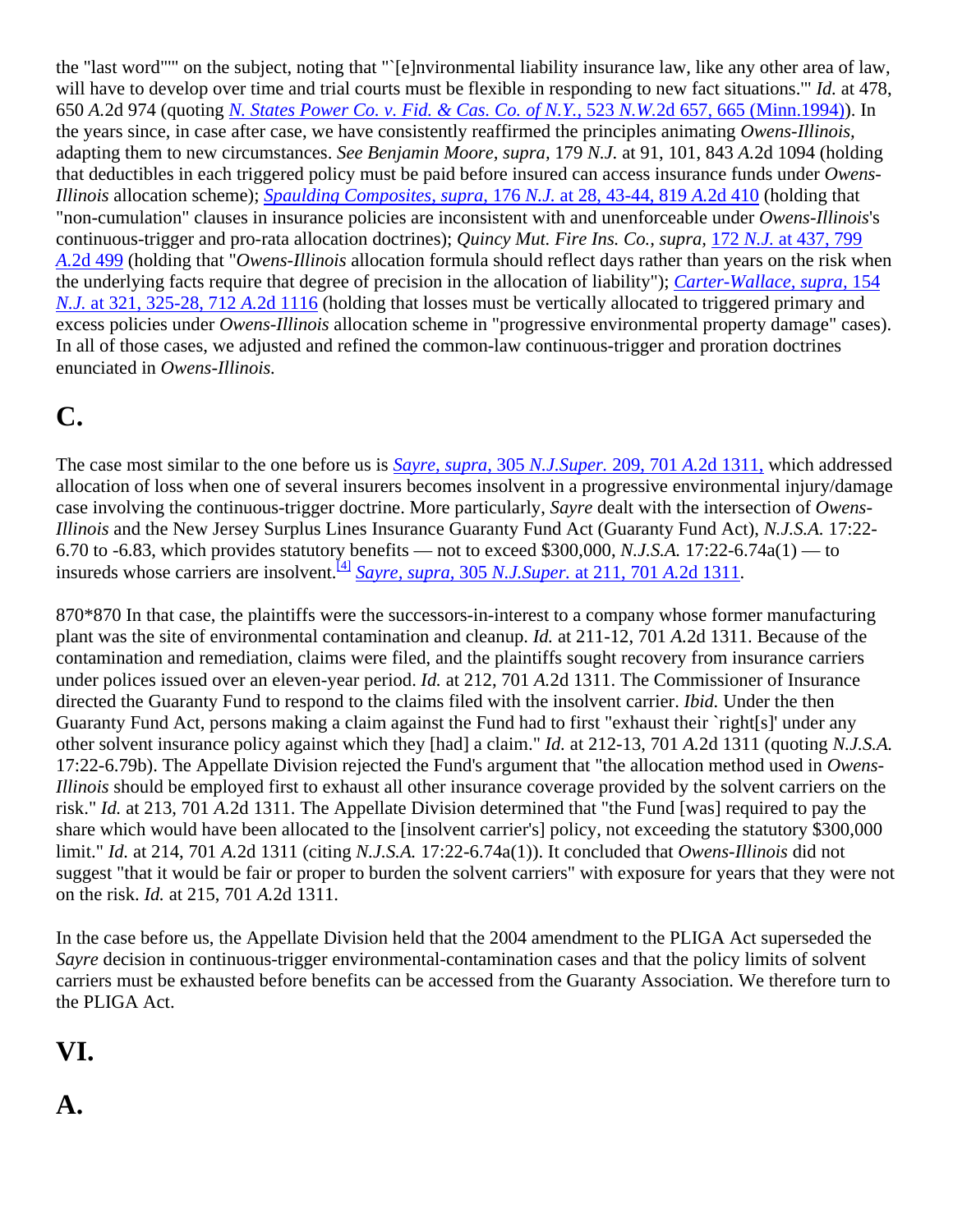Among the reasons that individuals and entities purchase insurance is protection from risks that might cause financial loss — even catastrophic loss. When insurance companies are rendered insolvent, insureds no longer have the protection for which they contracted and claimants no longer have a source from which to be made whole for their losses. To mitigate the financial distress to insureds and claimants caused by an insurance company's insolvency, the Legislature passed the New Jersey Property-Liability Insurance Guaranty Association Act, *N.J.S.A.* 17:30A-1 to -20. *See* Senate Bill Statement, S. 1004, c. 17 (April 11, 1974), *quoted in Carpenter Tech. Corp. v. Admiral Ins. Co.,* 172 *N.J.* 504, 514, 800 *A.*2d 54 (2002) (noting that PLIGA Act's purpose is to "`avoid financial loss to claimants or policyholders because of the insolvency of insurance companies'"); *Am. Employers' Ins. Co. v. Elf Atochem N. Am., Inc.,* 157 *N.J.* 580, 586, 725 *A.*2d 1093 (1999) (finding that PLIGA Act passed "to protect against the possible insolvency of insurance companies doing business in New Jersey").

The PLIGA Act created the Guaranty Association — a private, "nonprofit, unincorporated association whose members consist of insurance companies licensed to issue certain types of insurance policies in New Jersey," including property insurance. *Elf Atochem, supra,* 157 *N.J.* at 586-87, 725 *A.*2d 1093; *N.J.S.A.* 17:30A-6; *see also N.J.S.A.* 17:30A-5 (defining "member insurer"). The Guaranty 871\*871 Association is "empowered to assess members in amounts necessary to pay the covered claims of an insolvent insurer." *R.R. Roofing, supra,* 85 *N.J.* at 390, 427 *A.*2d 66 (citing *N.J.S.A.* 17:30A-8); *N.J.S.A.* 17:30A-8a(3). The assessments are recouped by insurance carriers, which pass them on to insureds as a policy premium surcharge. *R.R. Roofing, supra,* 85 *N.J.* at 390 n. 4, 427 *A.*2d 66 (citing *N.J.A.C.* 11:1-6.1); *N.J.S.A.* 17:30A-16a.

The Guaranty Association is obligated to stand in the place of "an insolvent insurer and to pay certain claims up to the limit of the policyholder's contract, subject to a maximum liability of \$300,000." *Carpenter, supra,* 172 *N.J.* at 508, 800 *A.*2d 54 (summarizing *N.J.S.A.* 17:30A-8a(1)-(2)); *see also Elf Atochem, supra,* 157 *N.J.* at 584, 725 *A.*2d 1093. The Guaranty Association's responsibility to pay insolvent insurers' covered claims is not without limit, *Thomsen v. Mercer-Charles,* 187 *N.J.* 197, 205, 901 *A.*2d 303 (2006); its resources must be conserved to achieve the Act's core purposes, *Elf Atochem, supra,* 157 *N.J.* at 590-91, 725 *A.*2d 1093. [5] Accordingly, caution must be exercised "in the payment of claims." *Carpenter, supra,* 172 *N.J.* at 515, 800 *A.*2d 54.

#### **B.**

The conservation of the Guaranty Association's resources is an objective of the PLIGA Act. That objective is clear from *N.J.S.A.* 17:30A-12b, which requires that, when a claim arises under policies issued by both a solvent and insolvent insurer, the claimant must first exhaust the policy of the solvent insurer. *N.J.S.A.* 17:30A-12b ("Any person having a claim... under an insurance policy other than a policy of an insolvent insurer, shall be required to *exhaust first* his right under that other policy.") (emphasis added); *see also Carpenter, supra,* 172 *N.J.* at 516, 800 *A.*2d 54.

The exhaustion language of *N.J.S.A.* 17:30A-12b of the PLIGA Act is identical to the exhaustion language of *N.J.S.A.* 17:22-6.79b of the Guaranty Fund Act, construed in *Sayre.* If there were no statutory language defining exhaustion, which was true at the time of the *Sayre* decision, the ruling in *Sayre* might have resonance in this case. However, in 2004, the Legislature added an amendment to both the PLIGA Act and the Guaranty Fund Act defining the word "exhaust" in continuous-trigger cases involving progressive injury and property damage.

The amendment to *N.J.S.A.* 17:30A-5 added the definition of exhaust to the PLIGA Act which governs this case:

"Exhaust" means with respect to other insurance, the application of a credit for the maximum limit under the policy, except that in any case in which continuous indivisible injury or property damage occurs over a period of years as a result of exposure to injurious conditions, exhaustion shall be deemed to have occurred only after a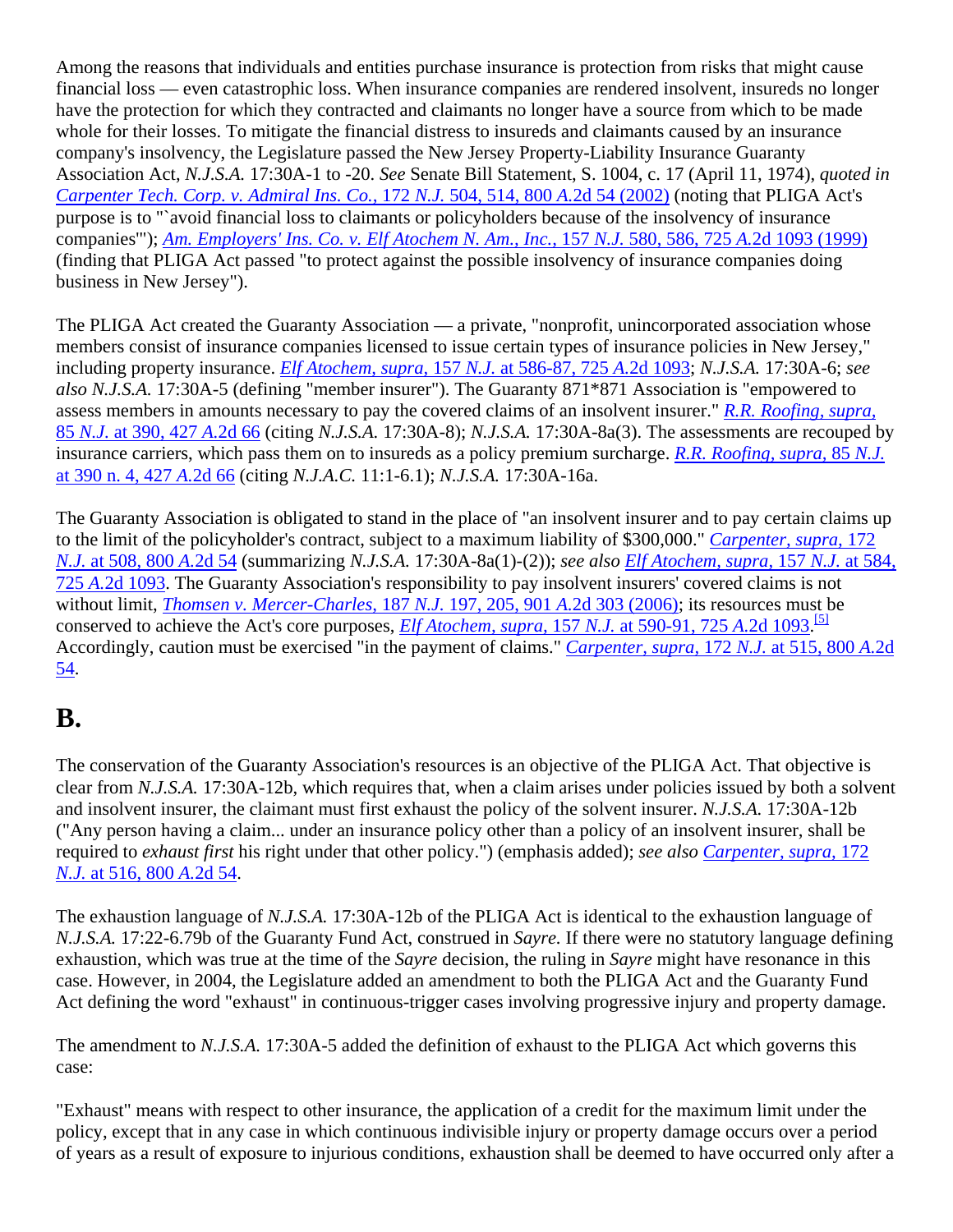credit for the maximum limits under all other coverages, primary and excess, if applicable, issued in all other years has been applied....

[*L.* 2004, *c.* 175, § 2 (effective Dec. 22, 2004).]

The identical language appears in the definition of "exhaust" that appears in the 872\*872 2004 amendment to the Guaranty Fund Act. *N.J.S.A.* 17:22-6.72; *L.* 2004, *c.* 165, § 2 (effective Dec. 7, 2004). There can be no doubt that these statutes, which repeat almost verbatim the language of *Owens-Illinois, supra,* are referring to the continuous trigger-doctrine. *See* 138 *N.J.* at 478-79, 650 *A.*2d 974 ("[W]hen progressive indivisible injury or damage results from exposure to injurious conditions for which civil liability may be imposed, courts may reasonably treat the progressive injury or damage as an occurrence within each of the years of a CGL policy.").

The most straightforward, plain reading of *N.J.S.A.* 17:30A-5 is that the term "if applicable" modifies "other coverages" and that "other coverages" is merely a shorthand reference to policies issued by solvent insurers. Thus, when one of several insurance carriers on the risk is insolvent in a continuous-trigger case, then the limits of the policies issued by solvent insurers "in all other years" must first be exhausted before the Guaranty Association is obligated to pay statutory benefits. In other words, if there are no solvent carriers on the risk "in all other years," *N.J.S.A.* 17:30A-5 is not "applicable" because then there are no "other coverages, primary and excess" to be exhausted. Certainly, the exhaustion provision would serve no purpose if only an insolvent carrier were on the risk.

Farmers Mutual urges that we construe the words "if applicable" to mean "other coverages" issued in the same year that the insolvent insurer issued a policy. That reading would render *N.J.S.A.* 17:30A-5 virtually meaningless and require us to ignore that the Act is addressing cases involving "continuous indivisible injury or property damage occur[ring] over a period of years." Farmers Mutual's main argument is that the Legislature could not have intended the 2004 amendment to the PLIGA Act to scuttle the *Owens-Illinois* allocation formula by requiring a solvent carrier to pick up the costs in a year insured by an insolvent carrier. Farmers Mutual insists that even if the Legislature intended that result, *Owens-Illinois* expresses an inviolable principle that cannot be altered even by statute.

The Legislature is presumed to be aware of the decisional law of this State. *Yanow v. Seven Oaks Park, Inc.,* 11 *N.J.* 341, 350, 94 *A.*2d 482 (1953) (noting that courts presume Legislature is "familiar not only with the statutory law of the State, but also with the common law") (citing *Ross v. Miller,* 115 *N.J.L.* 61, 63, 178 *A.* 771 (Sup.Ct.1935)). If the Legislature were content with the *Sayre* decision — a continuous-trigger case — in which the Guaranty Fund was required to step into the shoes of the insolvent carrier for proration purposes, there would have been little point to adding the 2004 amendments, *N.J.S.A.* 17:30A-5 and *N.J.S.A.* 17:22-6.72, defining exhaustion in cases of "continuous indivisible injury or property damage occur[ring] over a period of years as a result of exposure to injurious conditions." It is reasonable to conclude based on the statutory language that the Legislature intended to reverse the result in *Sayre.* It is not reasonable to conclude that the Legislature employed the language "if applicable" to render its own provision meaningless, as Farmers Mutual posits, by suggesting that the strict application of *Owens-Illinois* is sacrosanct and beyond legislative correction. This argument is inconsistent with the principle that the Guaranty Association is an insurer of last resort. *See Carpenter, supra,* 172 *N.J.* at 530, 800 *A.*2d 54 (citing Kent M. Forney, *Insurer Insolvencies and Guaranty Associations,* 43 *Drake L.Rev.* 813, 825 (1995)).

873\*873 In addition, we do not accept amicus curiae Zurich's position that, for the years in which the Guaranty Association is standing in the place of an insolvent carrier in a long-tail environmental contamination case, the insured — not the solvent insurer — is compelled to make payments under the *Owens-Illinois* allocation scheme before accessing statutory benefits under the PLIGA Act. That interpretation of *N.J.S.A.* 17:30A-5 would turn the PLIGA Act on its head. The PLIGA Act created the Guaranty Association as a means of providing benefits to insureds who, through no fault of their own, have lost coverage due to the insolvency of their carriers. *N.J.S.A.* 17:30A-4 directs us to "liberally construe[]" the Act to achieve its purposes. One of those purposes is "to minimize financial loss to claimants or policyholders because of the insolvency of an insurer."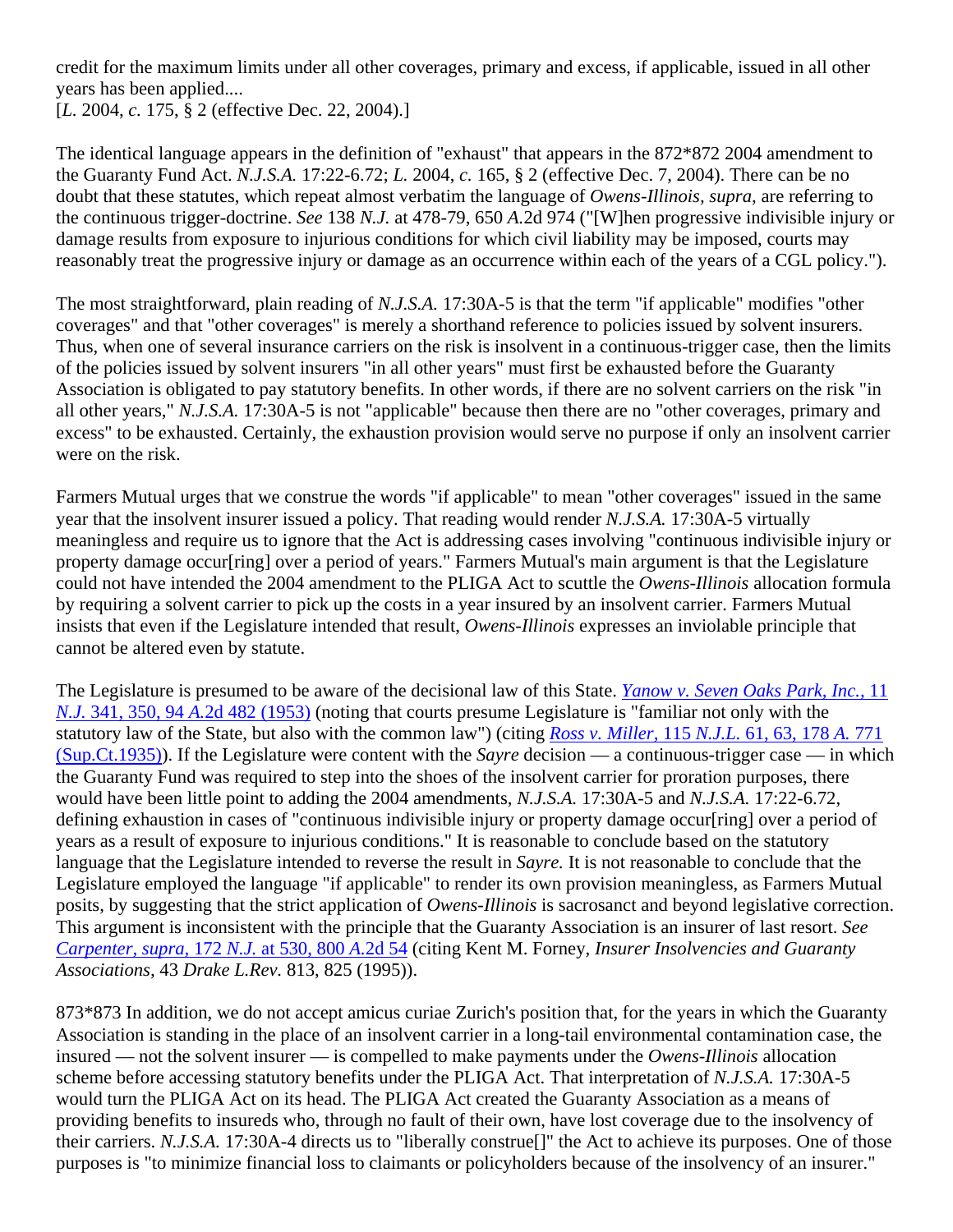*N.J.S.A.* 17:30A-2. That aim would be defeated by making the insured bear the loss for the carrier's insolvency before the insured received any statutory benefits from the Guaranty Association.

## **C.**

We reject Farmer Mutual's suggestion that the common-law proration scheme enunciated in *Owens-Illinois* takes precedence over the 2004 amendment to the PLIGA Act. The common law is the collection of judicially crafted principles — developed in the crucible of the adversarial process — that govern matters that do not fall within the realm occupied by the Legislature. Legislation has primacy over areas formerly within the domain of the common law. Legislation reflects the will of the people as enacted through their elected representatives. Only the Constitution — our organic charter — is paramount to legislative enactments. *See United States v. Schooner Peggy,* 5 *U.S.* (1 *Cranch*) 103, 110, 2 *L.Ed.* 49, 51 (1801) (Marshall, C.J.) (noting that when "a law intervenes and positively changes the rule which governs, the law must be obeyed, or its obligation denied. If the law be constitutional... I know of no court which can contest its obligation."). Legislative enactments are never subservient to the common law when the two are in conflict with each other.<sup>[6]</sup> The saying "equity follows the law" is a recognition that the common law must bow to statutory law. *See* Letter from Thomas Jefferson to Phillip Mazzei (Nov. 1785), *in* 4 *The Works of Thomas Jefferson* 473, 476 (Paul Leicester Ford ed., 1904) (noting that a court of equity "cannot interpose in any case against the express letter and intention of the legislature"). Any other notion is inconsistent with the most basic principles of our democratic form of government.

The PLIGA Act, no less than *Owens-Illinois,* is an expression of public policy. The PLIGA Act makes clear that "[a]ll laws and parts of laws of this State inconsistent with this act are hereby deemed superseded to the extent of such inconsistency." *N.J.S.A.* 17:30A-4b. The definition of "exhaust" in *N.J.S.A.* 17:30A-5 as applied to *N.J.S.A.* 17:30A-12b is clearly intended to make the Guaranty Association the insurer of last resort in triggered years in long-tail environmental contamination cases. Under the statute, in long-tail cases such as these, insureds are required to exhaust the limits of the policies 874\*874 issued by solvent insurers before applying to the Guaranty Association for statutory benefits. The clarity of the statutory language is consonant with the objectives of the PLIGA Act, one of which is to ensure that the limited resources of the Guaranty Association are available to mitigate the financial distress caused to insureds and claimants when an insurance carrier becomes insolvent.

## **VII.**

Last, we reject Farmers Mutual's argument that the 2004 amendment to the PLIGA Act impairs its pre-existing contractual rights in violation of our Federal and State Constitutions. *See U.S. Const.* art. 1 § 10, cl. 1 ("No State shall ... pass any ... Law impairing the Obligation of Contracts...."); *N.J. Const.* art. IV, § 7, ¶ 3 ("The Legislature shall not pass any... law impairing the obligation of contracts, or depriving a party of any remedy for enforcing a contract which existed when the contract was made."). The issue is whether the exhaustion definition of *N.J.S.A.* 17:30A-5 as applied to *N.J.S.A.* 17:30A-12b unconstitutionally impairs Farmers Mutual's contractual rights. Our analysis here is limited to an industry that is highly regulated by the State.

Legislation unconstitutionally impairs a contract when it (1) "substantially impair[s] a contractual relationship," (2) "lack[s] a significant and legitimate public purpose," and (3) is "based upon unreasonable conditions and ... unrelated to appropriate governmental objectives." *State Farm Mut. Auto. Ins. Co. v. State,* 124 *N.J.* 32, 64, 590 *A.*2d 191 (1991) (citing *Energy Reserves Grp., Inc. v. The Kansas Power & Light Co.,* 459 *U.S.* 400, 411-12, 103 *S.Ct.* 697, 704-05, 74 *L.Ed.*2d 569, 580-81 (1983)). It has been recognized that the Contracts Clause must be applied flexibly. *Ibid.* (citing *Allied Structural Steel Co. v. Spannaus,* 438 *U.S.* 234, 240, 98 *S.Ct.* 2716, 2720, 57 *L.Ed.*2d 727, 733-34 (1978)).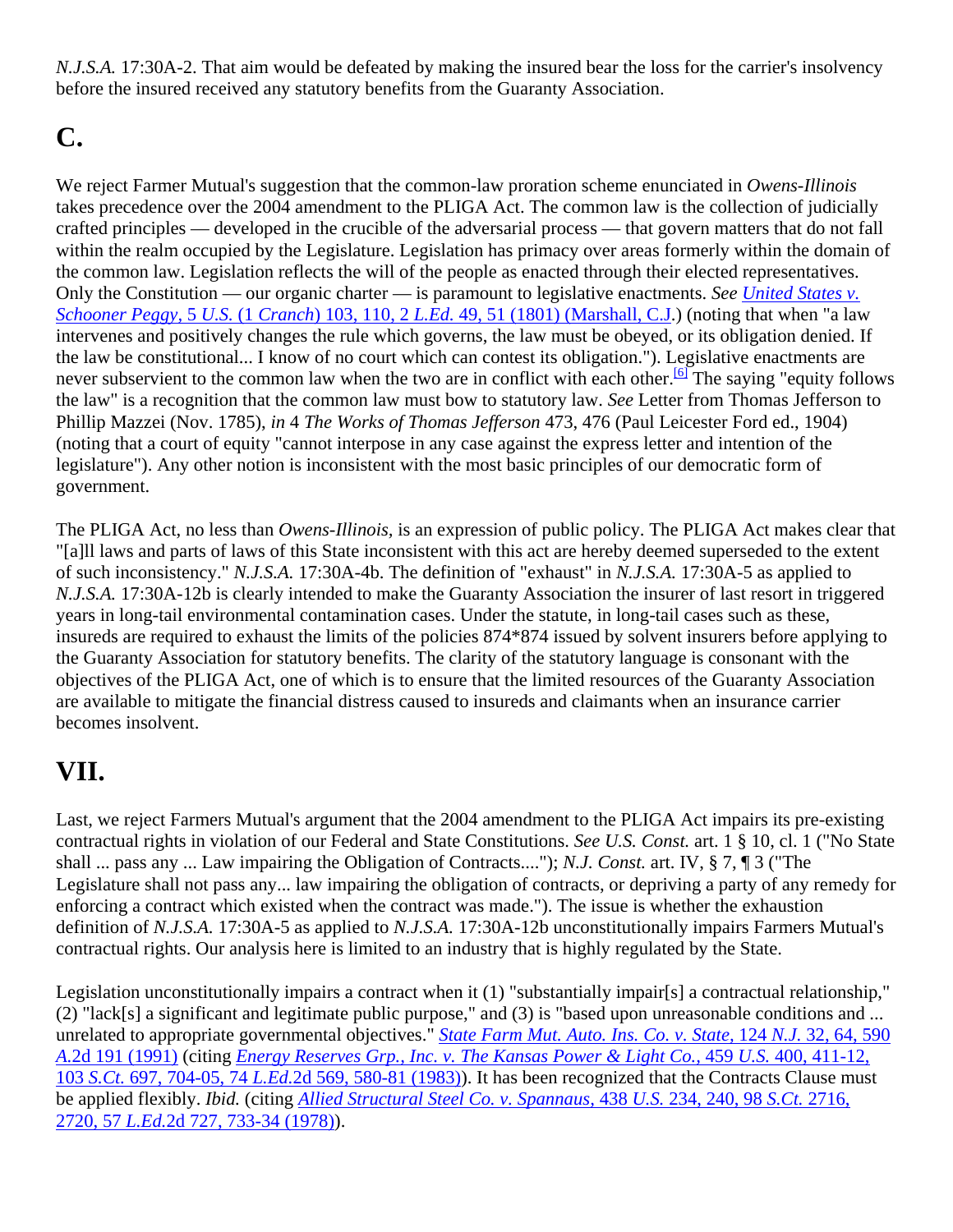In a highly regulated industry, such as insurance, businesses have no "contractual expectation" that a naturally fluid regulatory scheme, "subject to change at any time," will remain in an unalterably fixed state. *State Farm Mut. Auto. Ins. Co., supra,* 124 *N.J.* at 64-65, 590 *A.*2d 191. Indeed, when evaluating whether contractual rights have been "substantially impaired" by legislation, courts routinely consider whether the parties should have anticipated changes in the governing law in a regulated industry. *See Energy Reserves Grp., Inc., supra,* 459 *U.S.* at 411, 103 *S.Ct.* at 704, 74 *L.Ed.*2d at 580-81 (citing *Allied Structural Steel Co., supra,* 438 *U.S.* at 242 n. 13, 98 *S.Ct.* at 2721 n. 13, 57 *L.Ed.*2d at 735 n. 13) ("In determining the extent of the impairment, we are to consider whether the industry the complaining party has entered has been regulated in the past.").

Insurance carriers have been on notice that in long-tail, continuous-trigger cases involving indivisible injury *Owens-Illinois* would not be "the `last word.'" 138 *N.J.* at 478, 650 *A.*2d 974 (citation omitted). As such, the application of the *Owens-Illinois* allocation scheme has been a work in progress from the very beginning.

Until today, we have not had occasion to speak to the intersection of the PLIGA Act and the allocation scheme in long-tail environmental contamination cases. Farmers Mutual assumes that the 2004 amendment was something other than a clarification of the PLIGA Act's earlier exhaustion provision. The 2004 amendment left no doubt that the Guaranty Association was the insurer of last resort in long-tail cases. The way Farmers Mutual envisioned the *Owens-Illinois* allocation would work in the present case when it contracted with its 875\*875 insureds did not vest it with a right to the outcome it wanted.

Moreover, Farmers Mutual has not been required to pay beyond the maximum policy limits that it insured in each of the two cases. The risk it assumed in issuing those policies is that it would be liable for environmental damage not to exceed \$500,000 while it was on the risk. The 2004 amendment does not upset that contractual assumption.

We decline to hold that allocating cleanup costs to Farmers Mutual in accordance with the 2004 PLIGA Act amendment has impaired its rights under the Contracts Clause. Farmers Mutual has not shown that the 2004 PLIGA Act amendment has caused a "substantial impairment" of its contractual rights under the first prong of the *State Farm* test. Moreover, Farmers Mutual falls short on the second and third prongs as well. Specifically, Farmers Mutual cannot prevail because the PLIGA Act — inclusive of the 2004 amendment — is motivated by "significant and legitimate" public policy goals and imposes "[]reasonable conditions" related to "appropriate governmental objectives." *State Farm, supra,* 124 *N.J.* at 64-65, 590 *A.*2d 191 (citations omitted).

The PLIGA Act is intended "to minimize financial loss to claimants or policyholders because of the insolvency of a property or casualty insurer." Senate Commerce Comm., *Statement to Senate Comm. Substitute for Senate Nos. 702 & 1580* (May 17, 2004). The creation of the Guaranty Association was a reasonable policy choice to achieve this important governmental objective. The Legislature intended the Guaranty Association to serve as a payor of last resort, understanding that the Guaranty Association's resources are limited and must be conserved to best achieve the goal of the PLIGA Act. The exhaustion requirement, which mandates that solvent carriers pay the maximum limits of their policies before insureds may seek statutory benefits from the Guaranty Association, clearly does not "lack a significant and legitimate public purpose" and is not "unrelated to appropriate governmental objectives."

We cannot conclude that the 2004 PLIGA Act unconstitutionally impairs Farmers Mutual's contracts with its insureds.

## **VIII.**

In long-tail, continuous-trigger cases where an insolvent carrier is on the risk along with solvent carriers, an insured must first exhaust the policy limits of the solvent carriers before seeking statutory benefits from the Guaranty Association. That result is mandated by the PLIGA Act's exhaustion provision. For the reasons